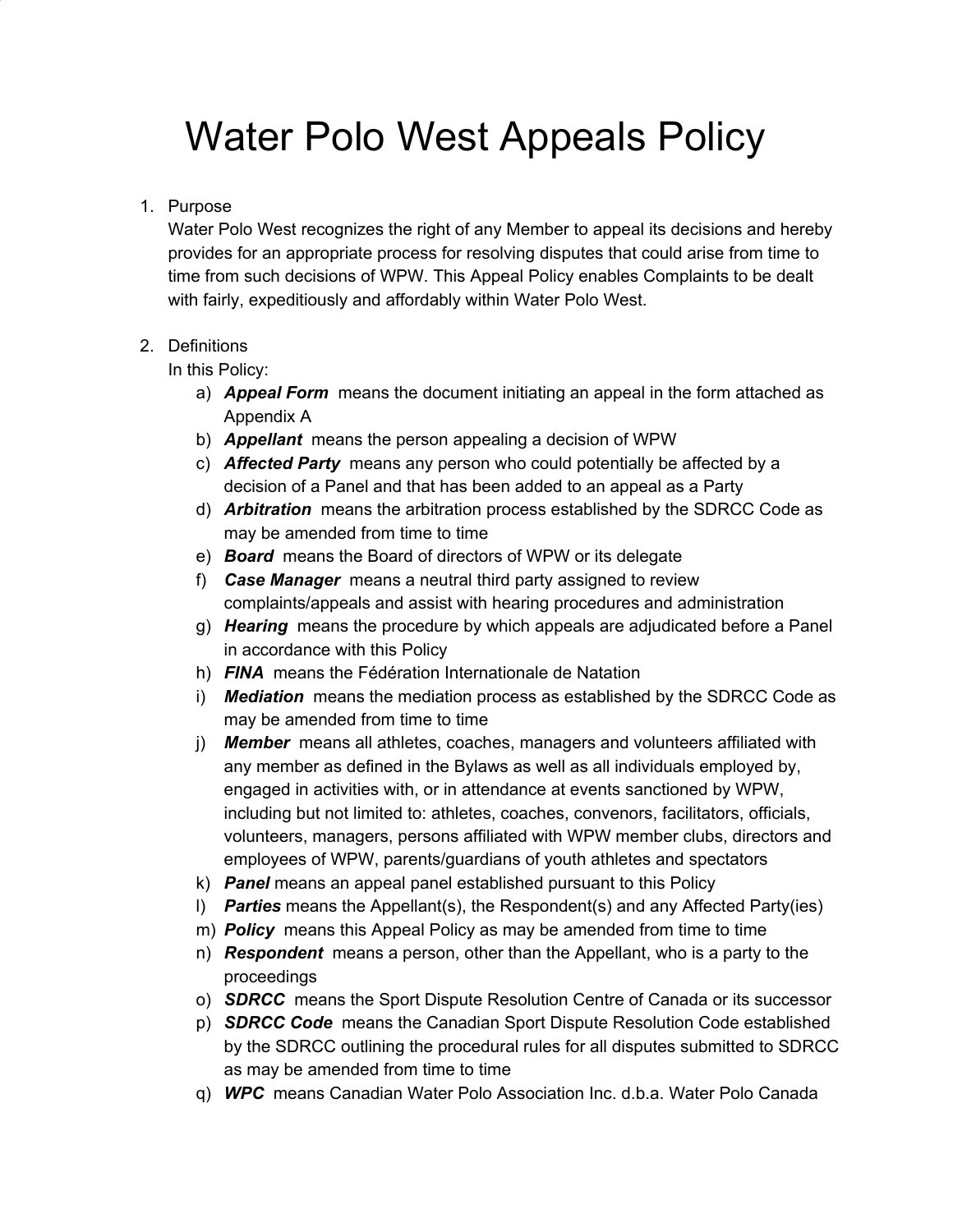- r) *Water Polo West or WPW* means Water Polo West Assn.
- s) *Written Response* means the response submitted by a Respondent, in the form attached as Appendix B
- 1. Scope of Appeal
	- 1.1. Any Member who is affected by a decision of WPW, the Board, any Committee of the Board, or any body or individual who has been delegated authority to make decisions on behalf of WPW or the Board, will have the right to appeal that decision, provided there are sufficient grounds for the appeal, as set out in s. 2.
	- 1.2. A Member may have a decision reviewed by the Executive Director before beginning the appeal process set out herein.
	- 1.3. This Policy will not apply to decisions relating to:
		- a) Doping offences which are dealt with under the Canadian Anti-Doping Program administered by the Canadian Centre for Ethics in Sport;
		- b) The technical and competition rules of WPC and FINA or field of play disputes;
		- c) Disciplinary matters arising during events organized by entities other than WPW, which are dealt with under the policies of these other entities;
		- d) Criminal offences;
		- e) Commercial and employment matters which are subject to other applicable laws or contracts;
		- f) Decisions that are outside the scope of the Policy as described by WPW's Bylaws as may be amended from time to time;
		- g) Decisions rendered by other provincial sport organisations or clubs; or
		- h) Decisions related to the National Championship League (NCL).
- 2. Grounds for Appeal
	- 2.1. An appeal may only proceed to a Hearing if the Executive Director or Case Manager finds there are sufficient grounds for the appeal. Sufficient grounds include, but are not limited to:
		- a) Lack of authority or jurisdiction;
		- b) Failing to follow appropriate procedures as laid out in WPW's Bylaws or policies;
		- c) Reasonable apprehension of bias, where bias is defined as a lack of neutrality to such an extent that the decision-maker is unable to consider other views or that the decision was made on the basis of, or significantly influenced by, factors unrelated to the merits of the decision;
		- d) Bad faith or exercise of discretion for an improper purpose; and
		- e) Making a decision that was unreasonable or violates the principles of natural justice.
- 3. Timing for Appeal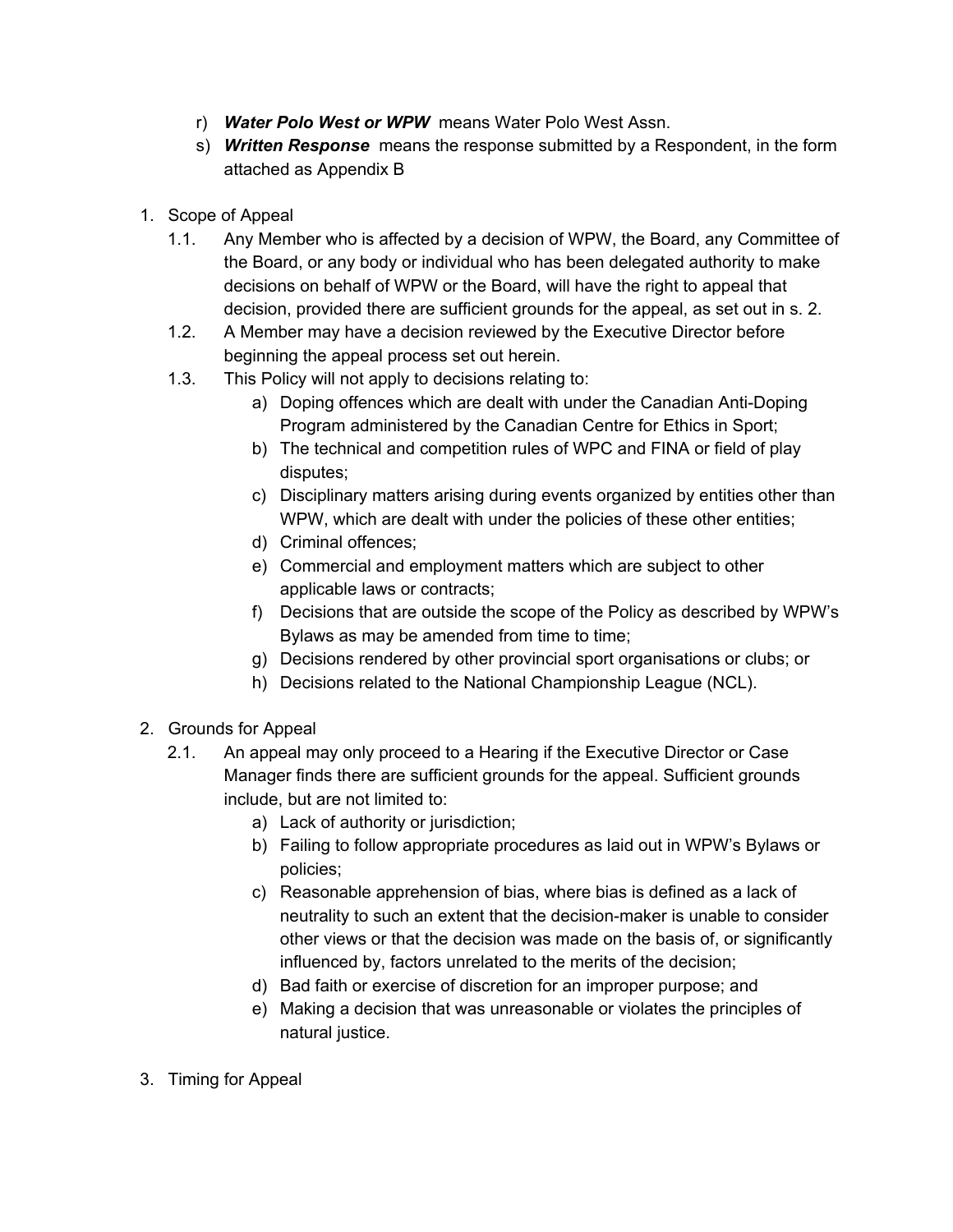- 3.1. Members who wish to appeal a decision will have fourteen (14) days from the date they received notice of a decision to submit an Appeal Form to the Executive Director or Case Manager, as the case may be.
- 3.2. Any Member wishing to submit an Appeal Form beyond the fourteen (14) day limit must provide a written request stating reasons the limit should be waived.
- 3.3. The decision as to whether to waive the fourteen (14) day limit will be at the sole discretion of the Executive Director or Case Manager.

#### PROCEDURE

- 4. Appeal Form
	- 4.1. Members who wish to appeal a decision of WPW must apply to the Executive Director or Case Manager to initiate the appeal process using the Appeal Form (see Appendix A).
	- 4.2. The Appeal Form will state:
		- a) The name(s) and contact information of the Appellant(s);
		- b) The name(s) and contact information of the Respondent(s);
		- c) When available, the name(s) of any Affected Party;
		- d) The decision being appealed;
		- e) The grounds for the appeal;
		- f) A summary of the evidence supporting the appeal;
		- g) If applicable, a list of the witnesses to be called at the hearing, with a summary of the evidence to be provided by them;
		- h) The remedy sought; and
		- i) Whether or not representative(s) will be present.
- 5. Screening of Appeal
	- 5.1. Within seven (7) days of receiving the Appeal Form, the Executive Director or Case Manager will determine whether there are sufficient grounds for the appeal, as set out in s. 2.
	- 5.2. The facts as alleged by the Appellant(s) in the Appeal Form shall be presumed to be correct unless such facts are, to the knowledge of the Executive Director or Case Manager, clearly erroneous or contrary to the facts as found in the decision under appeal.
	- 5.3. If the appeal is denied on the basis of insufficient grounds, the Parties will be notified in writing without delay, of this decision and the reasons for the decision.
	- 5.4. If the Appellant(s) believe the Executive Director or Case Manager made an error in denying leave to appeal a decision, the matter may be referred to arbitration or mediation by the SDRCC in accordance with the SDRCC Code.
- 6. Alternative Dispute Resolution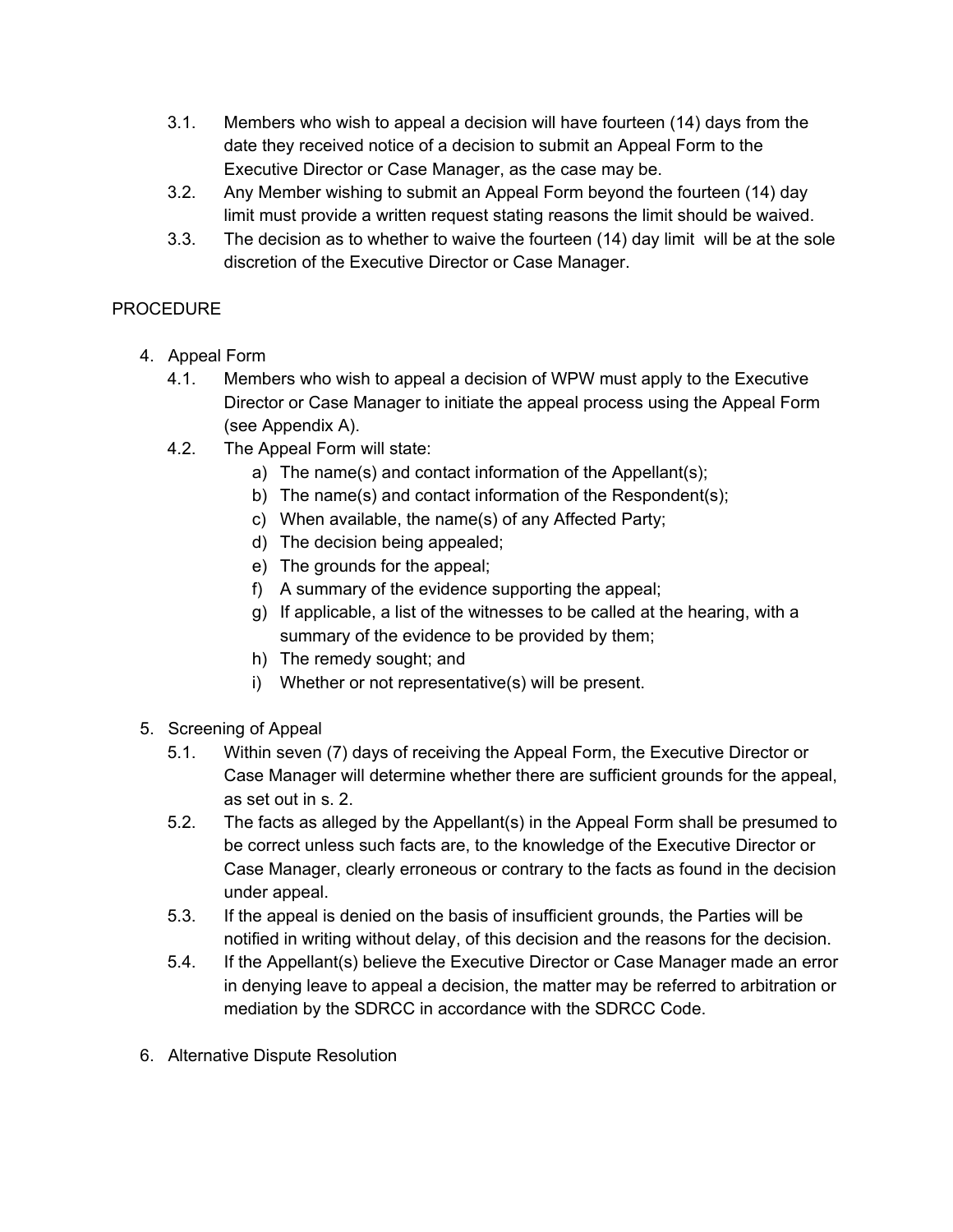- 6.1. After screening and before proceeding to a Hearing, the Executive Director or Case Manager will ensure that the Parties have attempted to resolve the dispute privately.
- 6.2. If, in the opinion of the Executive Director or Case Manager, the Parties have made reasonable attempts to resolve the dispute privately and resolution is unlikely in the foreseeable future, the Executive Director or Case Manager shall invite the Parties to informal mediation conducted by the Executive Director or Case Manager.
- 6.3. If all Parties do not consent to mediation, or such mediation in unsuccessful, the Executive Director or Case Manager shall initiate the Hearing process by forwarding a copy of the Appeal Form to the Respondent(s) and the Affected Party(ies).
- 6.4. If an appeal proceeds to a Hearing, the Appellant shall pay a filing fee of \$250. The Panel may determine at its sole discretion whether the filing fee will be returned to the appellant. Unless WPW waives or delays payment of the filing fee, the Hearing will not proceed until the filing fee is received by WPW.
- 7. Written Response by the Respondent and Affected Parties
	- 7.1. If alternative forms of dispute resolution are unsuccessful, the Executive Director or Case Manager will request a Written Response (see Appendix B) from the Respondent(s), and where appropriate any Affected Party(ies).
	- 7.2. The Written Response will contain:
		- a) A summary of the evidence that supports the Respondent's case;
		- b) If applicable, the list of witnesses to be called at the Hearing and the summary of the evidence to be provided by them;
		- c) Whether or not any representative(s) will be present; and
		- d) When available, the name(s) and contact information of any Affected Party(ies).
	- 7.3. The Written Response shall be received by the Executive Director or Case Manager within fourteen (14) days of the Respondent's receipt of the Appeal Form.
	- 7.4. The Executive Director or Case Manager shall forward a copy of the Written Response to the Appellant(s) and the Affected Party(ies).
	- 7.5. If requested by the Appellant or an Affected Party, such Party shall have seven (7) days upon receipt of a Respondent's Written Response to file a reply.
	- 7.6. Acceptance of late submissions outside of the timelines in this Policy will be at the sole discretion of the Panel.
- 8. Appointment of the Appeal Panel
	- 8.1. Within ten (10) days of initiating the Hearing process, the Executive Director or Case Manager will appoint a Panel as follows:
		- a) The Panel will be comprised of three (3) individuals who shall determine among themselves who shall act as Chair of the Panel;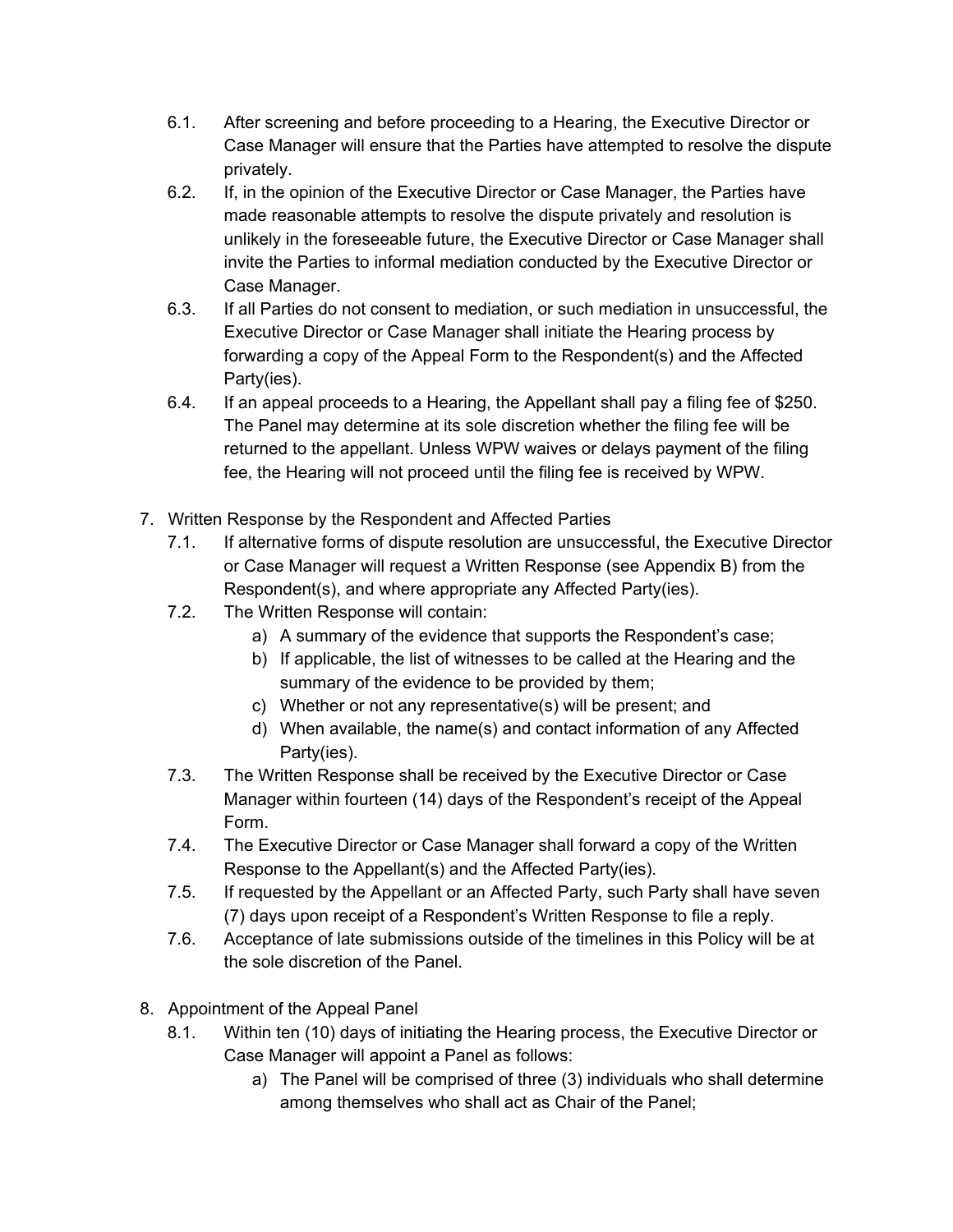- b) The Panel members must have no connection to any Party;
- c) The Panel members must have no involvement with the decision being appealed; and
- d) The Panel members must be free from any actual or perceived bias or conflict of interest.
- 8.2. As soon as they are appointed, the members of the Panel will be forwarded copies of the Appeal Form, Written Response(s) and any reply submissions.
- 8.3. Once constituted, the Panel has final decisional authority in respect of the Appeal.
- 9. Preliminary Conference
	- 9.1. Within seven (7) days of receiving the Appeal Form and Written Responses, the Panel shall hold a preliminary conference to consider various preliminary issues related to the Hearing, including but not limited to:
		- a) Date, time and location of the Hearing;
		- b) Timelines for exchange of documents;
		- c) Format of the appeal (written or oral submissions or a combination of both);
		- d) Clarification of issues in dispute;
		- e) Clarification of evidence to be presented to the Panel;
		- f) Order and procedure of Hearing;
		- g) Any other procedural matters;
		- h) Clarification of remedies sought; and
		- i) Any other matter that may assist in the just, speedy and inexpensive determination of the appeal on its merits.
	- 9.2. The preliminary conference can be held by conference-call or in person, depending on the circumstances. This decision is at the sole discretion of the Chair of the Panel and may not be appealed.
	- 9.3. The participants in the preliminary conference shall be the Parties, their representatives, if any, the Executive Director or Case Manager, and the Panel.
	- 9.4. The Chairperson and the Executive Director or Case Manager shall arrange the preliminary conference and its precise date and time in consultation with the participants.
	- 9.5. The Panel may delegate to its Chairperson the authority to deal with preliminary matters;
	- 9.6. The Case Manager shall act as secretary of the preliminary conference and shall send written confirmation of the details of the appeal procedure established at this preliminary conference to the Parties.
- 10. Procedure for the Appeal
	- 10.1. The Panel shall conduct the Hearing by such procedures as it deems appropriate, provided that the following directives be applied: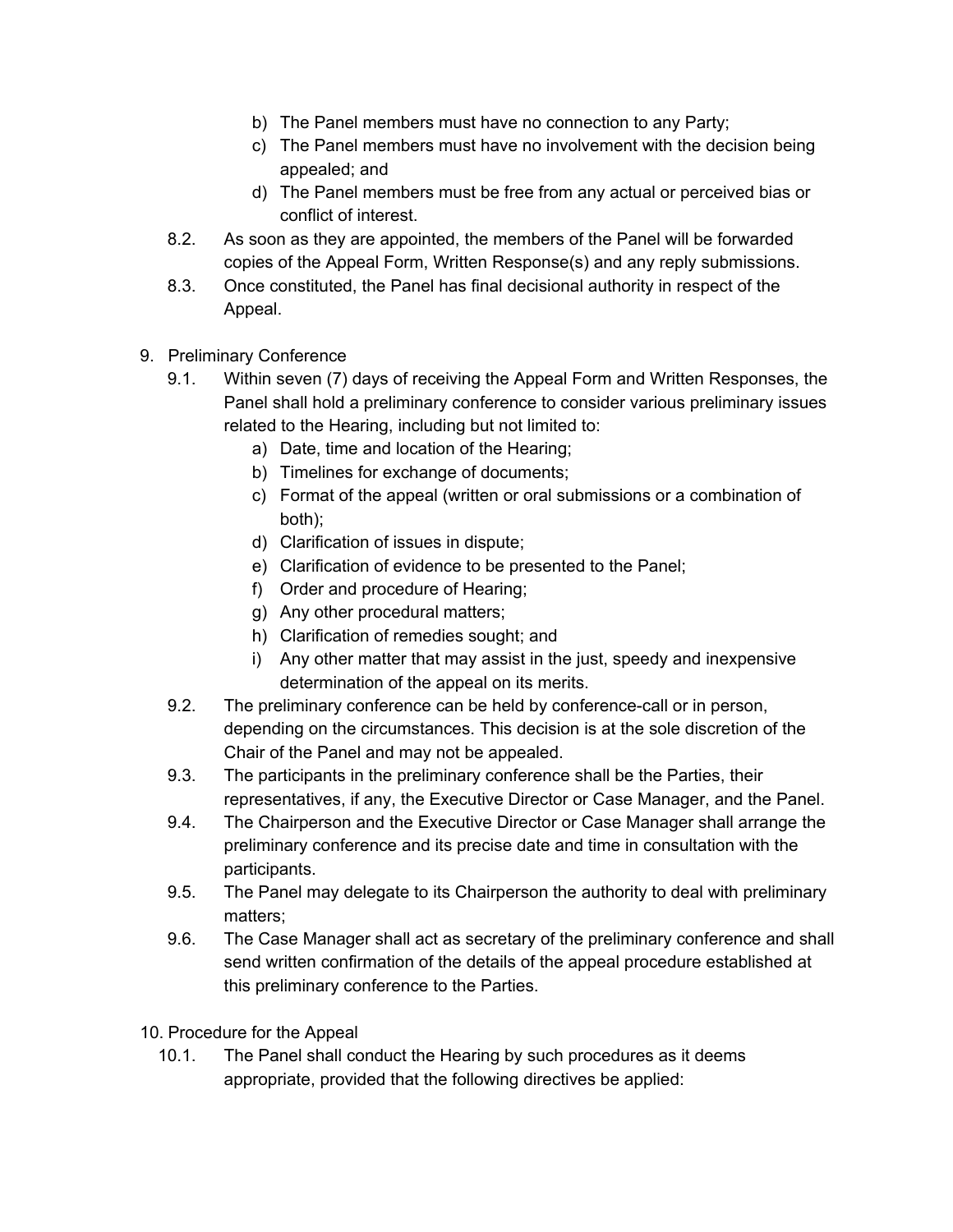- a) The appeal shall be heard as quickly as possible, and no later than 30 (30) days from the appointment of the Panel, unless otherwise agreed to by all Parties or determined by the Panel under exceptional circumstances, having regard to the nature of the appeal, and the circumstances of the case;
- b) All three (3) members of the Panel shall hear the appeal, but a majority in favour of the same result shall be sufficient to effect a decision;
- c) Each Party shall have the right to be represented at the Hearing;
- d) Copies of any written documents which any of the Parties would like the Panel to consider shall be provided to the Panel and to all Parties, within the time limits established during the preliminary conference or by the Panel;
- e) The appeal may proceed on the basis of written submissions and documentation if all Parties to the appeal consent;
- f) The Panel may request that any other person or party participate in the appeal;
- g) If the decision of the Panel may affect another Member to the extent that the other Member would have recourse to an appeal in their own right under this policy, that Member will be added as a Party to the appeal;
- h) For the sake of expediency and cost reduction, a Hearing by way of written submissions, telephone conference or video conference is to be preferred, with such safeguards as the Panel considers necessary to protect the interests of the parties; and
- i) Unless otherwise agreed by the Parties, there shall be no communication between Panel members and the parties, except in the presence of, or by copy to, the other Parties.
- 11. Procedure for Documentary Appeal
	- 11.1. Where the Panel has determined that the appeal will be held by way of written submissions, it will follow such procedures as it deems appropriate provided that:
		- a) All Parties are given a reasonable opportunity to provide written submissions to the Panel, to review the written submissions of the other Parties and in the case of the Appellant(s), to provide reply submissions;
		- b) The applicable principles and timelines set out in this Policy are respected.
- 12. Evidence that may be considered
	- 12.1. As a general rule, the Panel will only consider evidence that was before the original decision maker. At its discretion, the Panel may receive new evidence that was not available at the time of the original decision.
	- 12.2. If a Party believes the Panel has made an error in admitting or rejecting new evidence, the matter may be referred to the SCRCC for arbitration or mediation under the SDRCC Code.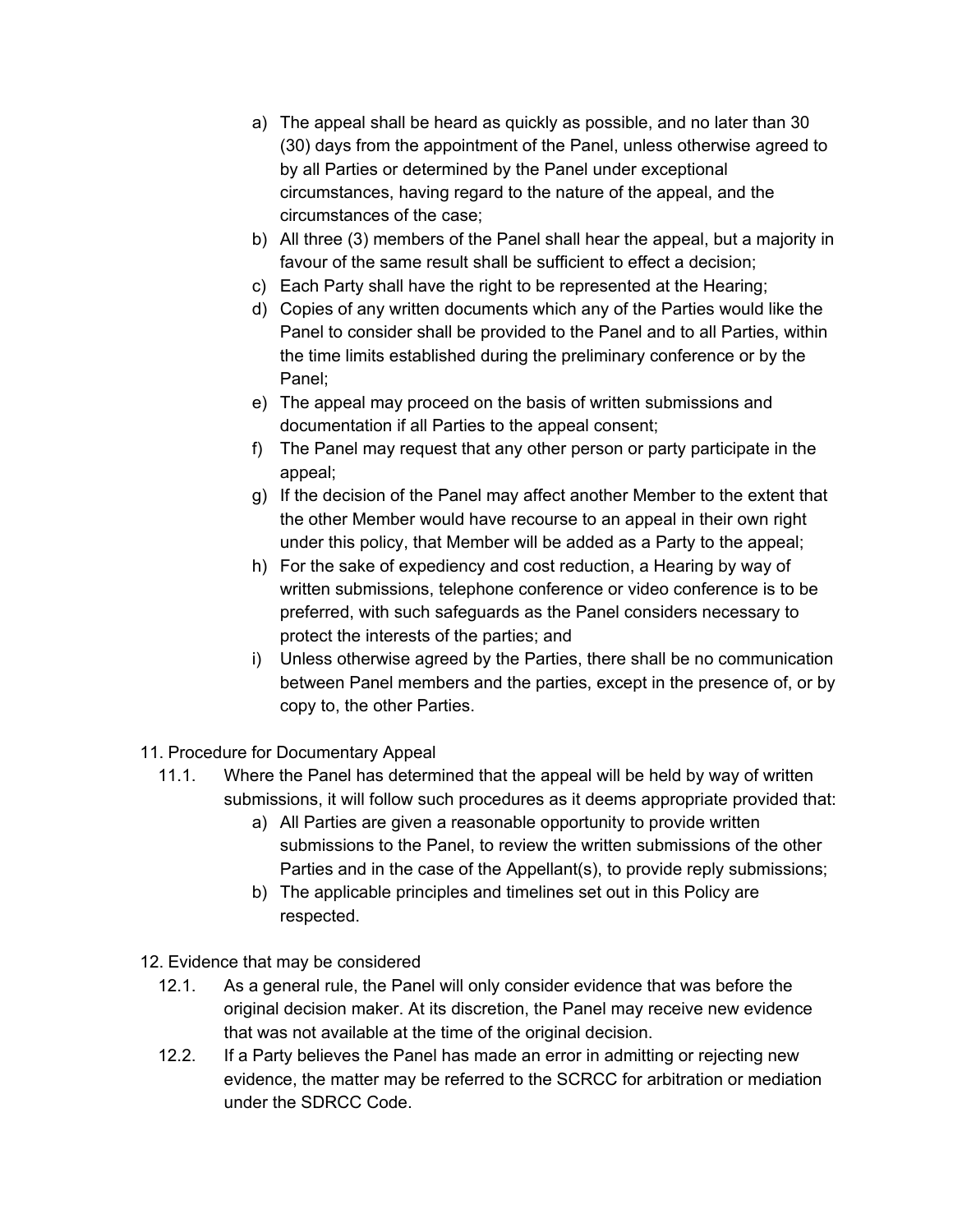#### 13. Appeal Decision

- 13.1. Unless otherwise agreed to by all Parties or determined by the Panel in exceptional circumstances, the Panel will issue its written decision with reasons within thirty (30) days of concluding the Hearing. In reaching its decision, the Panel will have no greater authority than that of the original decision-maker. The Panel may decide:
	- a) To dismiss the appeal and affirm the impugned decision;
	- b) To allow the appeal and refer the matter back to the original decision-maker for a new decision;
	- c) To allow the appeal and vary the decision, where it is found that an error occurred and such an error cannot be corrected by the original decision-maker; and
	- d) To determine how costs of the appeal, excluding legal fees and legal disbursements of any of the parties, will be allocated, if at all. When ordering such costs, the Panel shall take into account the outcome of the appeal, the conduct of the Parties and their financial resources.
- 13.2. A copy of the decision will be provided to each of the Parties and to the Executive Director or Case Manager. WPW will keep a copy of all decisions for its records.
- 13.3. In extraordinary circumstances, the Panel may issue a verbal decision or a summary written decision, with reasons to follow, provided that the written decision with reasons is rendered within the timelines specified in this Policy.
- 14. Modification of Timelines
	- 14.1. If the circumstances of the dispute are such that the appeal cannot be resolved within the timelines dictated in this Policy, the Panel may revise the timelines.
- 15. Arbitration and Mediation
	- 15.1. All appeals shall first be adjudicated pursuant to this Policy.
	- 15.2. Notwithstanding s. 15.1, any dispute which, if adjudicated by a Panel, could lead to irreversible consequences in the opinion of the Executive Director or Case Manager may be exclusively submitted by way of application to the SDRCC or its successor for adjudication in accordance with the SDRCC Code.
	- 15.3. Should a Panel decision be referred to arbitration or mediation in accordance with the SDRCC Code, all parties to the original appeal shall be added as parties to this arbitration or mediation.
	- 15.4. The decision rendered by the SDRCC shall be final and binding upon the Parties.
- 16. Confidentiality
	- 16.1. The appeals process is confidential and involves only the Parties, the Executive Director or Case Manager, the Panel, and any independent advisors engaged by the Panel. Once initiated and until a decision is released, none of the Parties will disclose confidential information to any person not involved in the proceedings.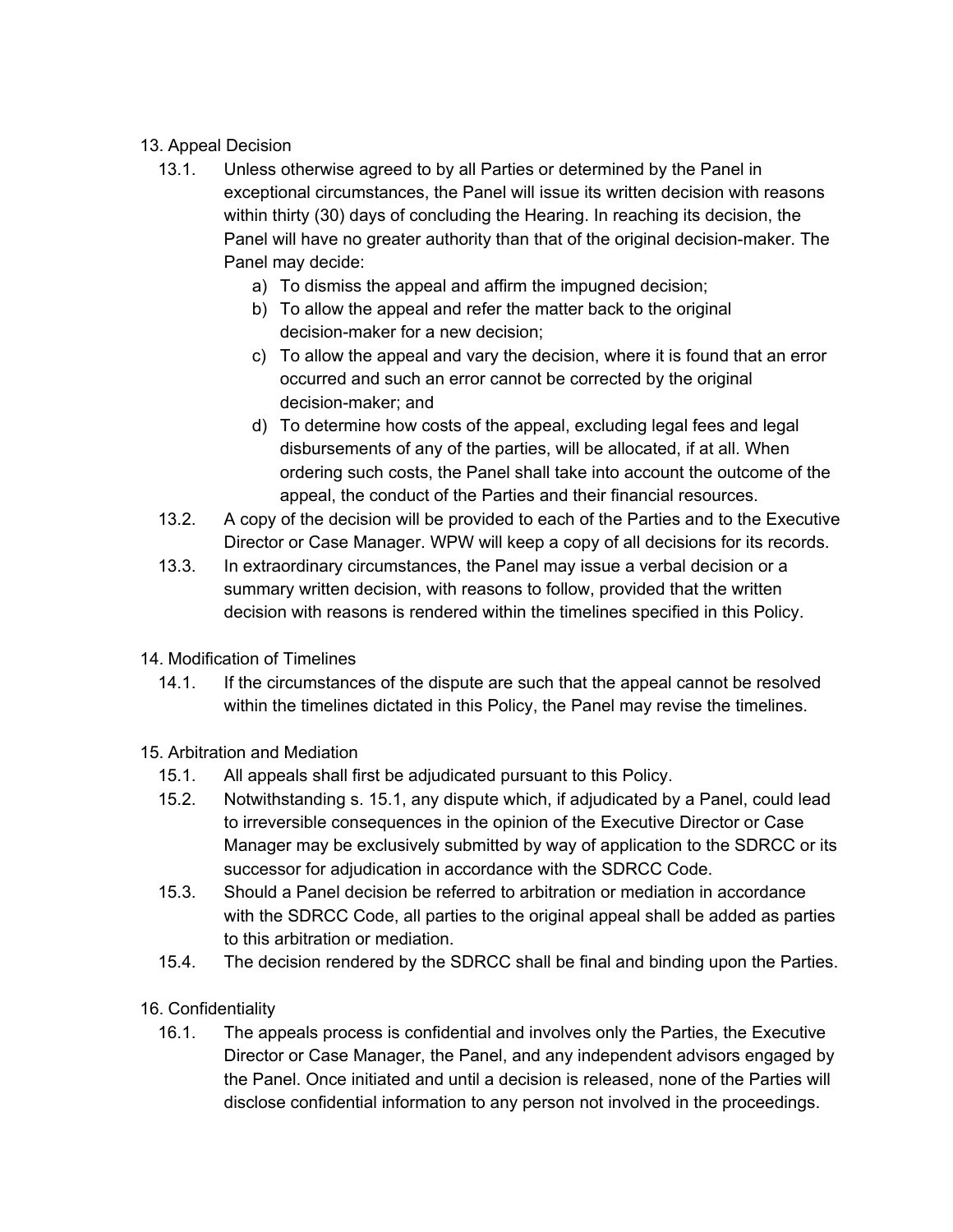- 16.2. Panel decisions will be recorded and stored in WPW's records.
- 16.3. WPC and relevant provincial sport associations, as well as any clubs or other organizations with which a Party is affiliated may be advised of any decisions reached by a Panel.
- 16.4. Panel decisions are matters of public interest and will be publicly available with the names of the Parties redacted. Names of Members disciplined may be disclosed to the extent necessary to give effect to any sanction imposed. Pursuant to the WPW's Confidentiality Policy, the Panel may determine that disclosing a person's identity would unduly violate privacy and may decide that the decision, or part of the decision, shall be kept confidential.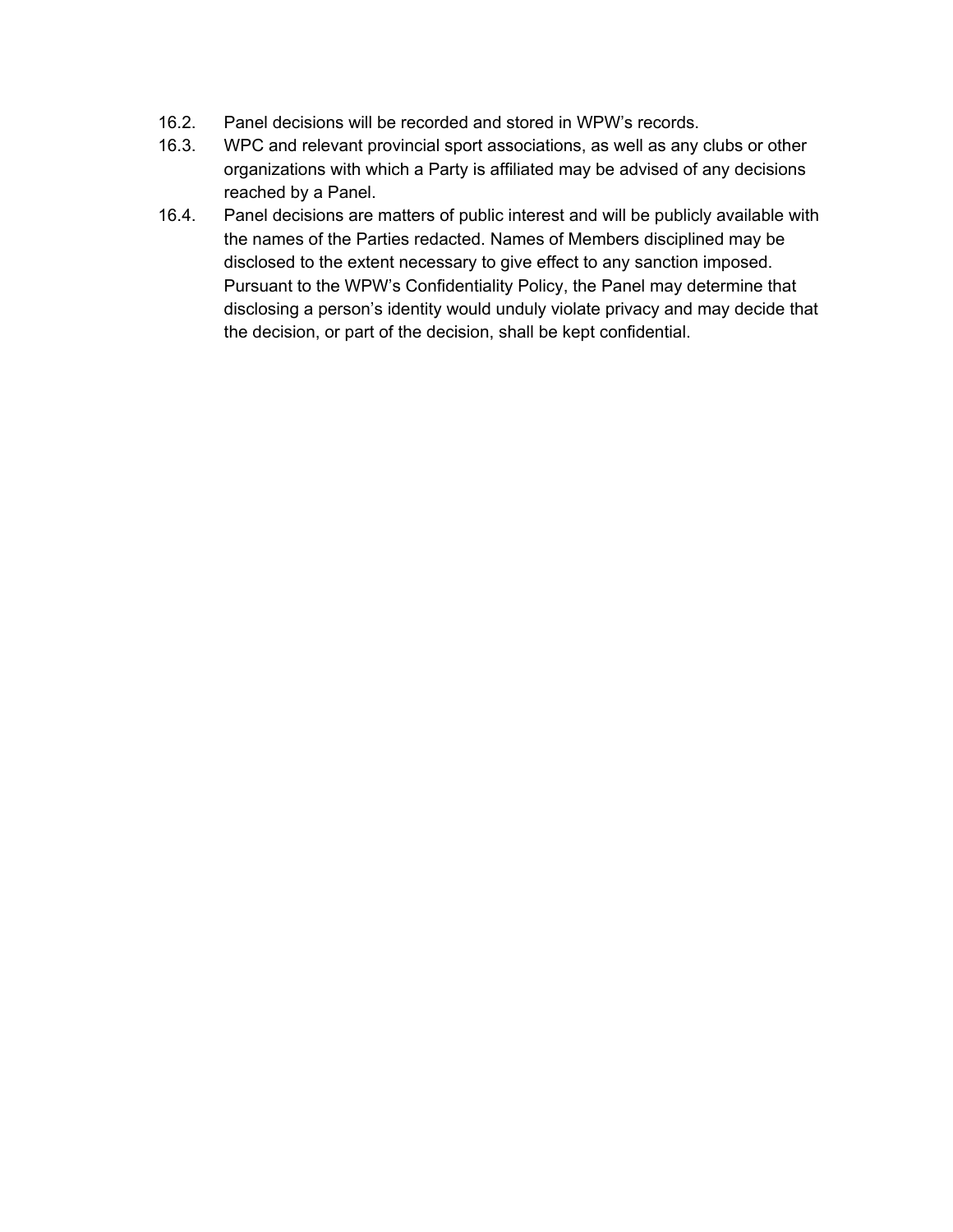#### **APPENDIX A**

## **APPEAL FORM**

*Complete this form honestly, accurately and to the best of your knowledge. If you need more space than is provided, please fill out and attach multiple copies of this Form. Total submissions are not to exceed ten (10) pages without the Panel's consent.*

## **I. APPELLANT**

| Will the Appellant have a representative for the appeal? (Y/N):                  |
|----------------------------------------------------------------------------------|
| Name and contact information of the representative: ____________________________ |
|                                                                                  |

# **II. RESPONDENT**

**Name of Respondent:** \_\_\_\_\_\_\_\_\_\_\_\_\_\_\_\_\_\_\_\_\_\_\_\_\_\_\_\_\_\_\_\_\_\_\_\_\_\_\_\_\_\_\_\_\_

\_\_\_\_\_\_\_\_\_\_\_\_\_\_\_\_\_\_\_\_\_\_\_\_\_\_\_\_\_\_\_\_\_\_\_\_\_\_\_\_\_\_\_\_\_\_\_\_\_\_\_\_\_\_\_\_\_\_\_\_\_\_\_\_

**Respondent's Address:** \_\_\_\_\_\_\_\_\_\_\_\_\_\_\_\_\_\_\_\_\_\_\_\_\_\_\_\_\_\_\_\_\_\_\_\_\_\_\_\_\_\_\_

**Respondent's telephone:** \_\_\_\_\_\_\_\_\_\_\_\_\_\_\_\_\_\_\_\_\_\_\_\_\_\_\_\_\_\_\_\_\_\_\_\_\_\_\_\_\_\_\_

\_\_\_\_\_\_\_\_\_\_\_\_\_\_\_\_\_\_\_\_\_\_\_\_\_\_\_\_\_\_\_\_\_\_\_\_\_\_\_\_\_\_\_\_

**Respondent's email:** \_\_\_\_\_\_\_\_\_\_\_\_\_\_\_\_\_\_\_\_\_\_\_\_\_\_\_\_\_\_\_\_\_\_\_\_\_\_\_\_\_\_\_\_\_\_\_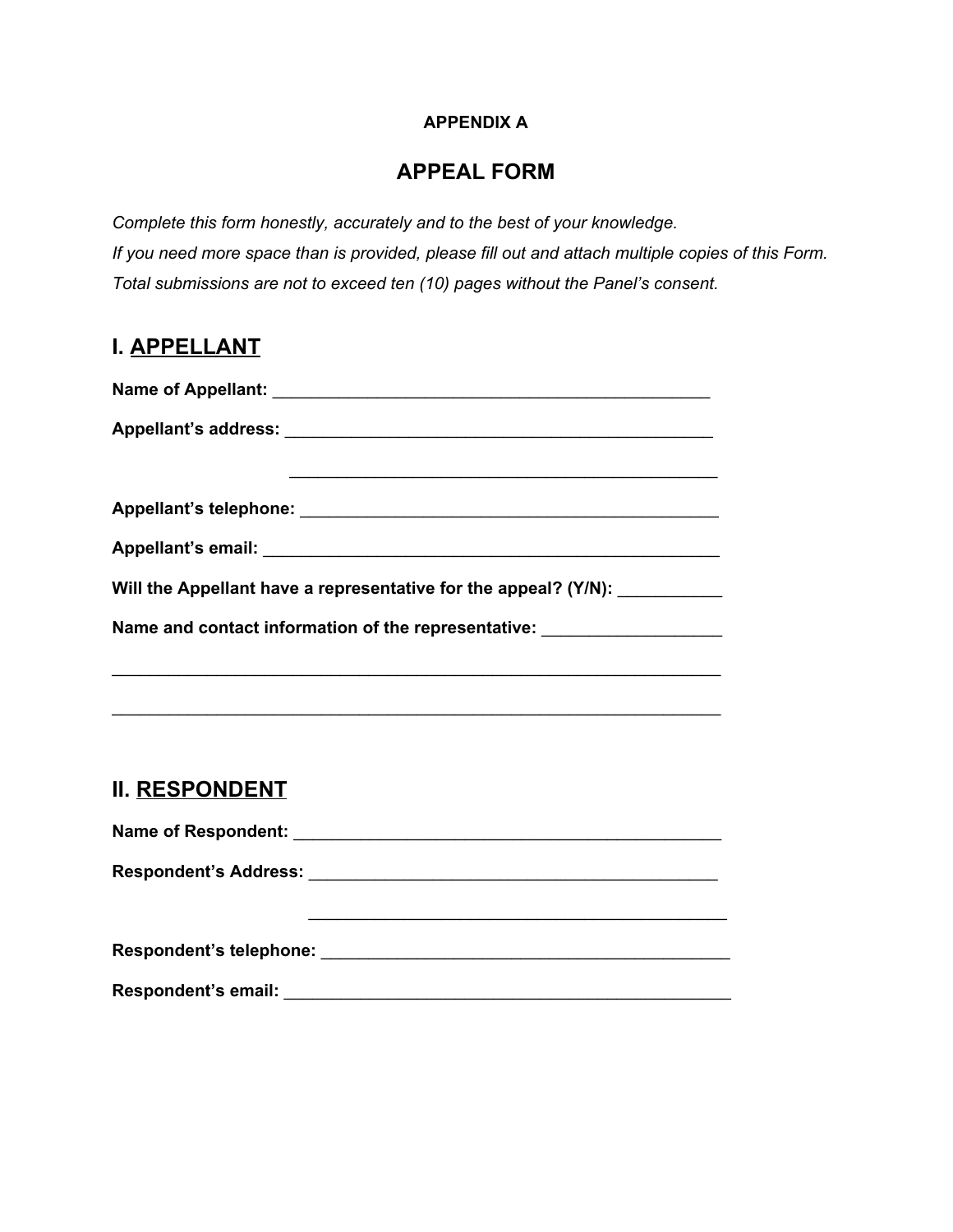# **III. AFFECTED PARTIES**

Affected Party's email: Affected Party's email:

# **IV. DECISION**

Briefly describe the decision sought to be appealed:

Briefly describe any additional background facts which may be relevant to understanding or resolving the appeal: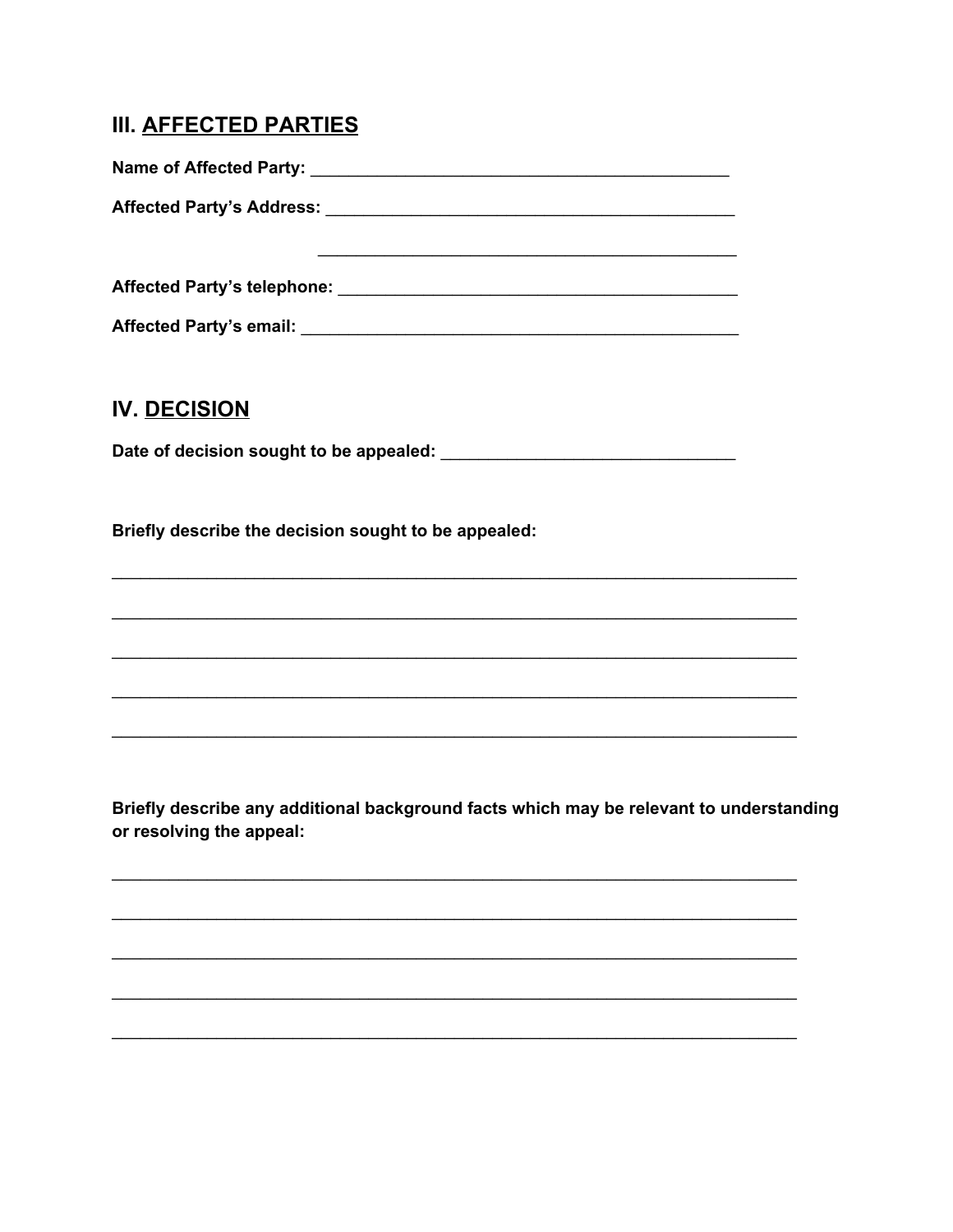# **V. GROUNDS FOR APPEAL**

Identify the error(s) in the decision sought to be appealed:

# **VI. SUPPORTING EVIDENCE**

Briefly describe the material facts or evidence that will be relied on in the appeal:

Please provide the names and contact information for all witnesses that may be called to testify in the appeal: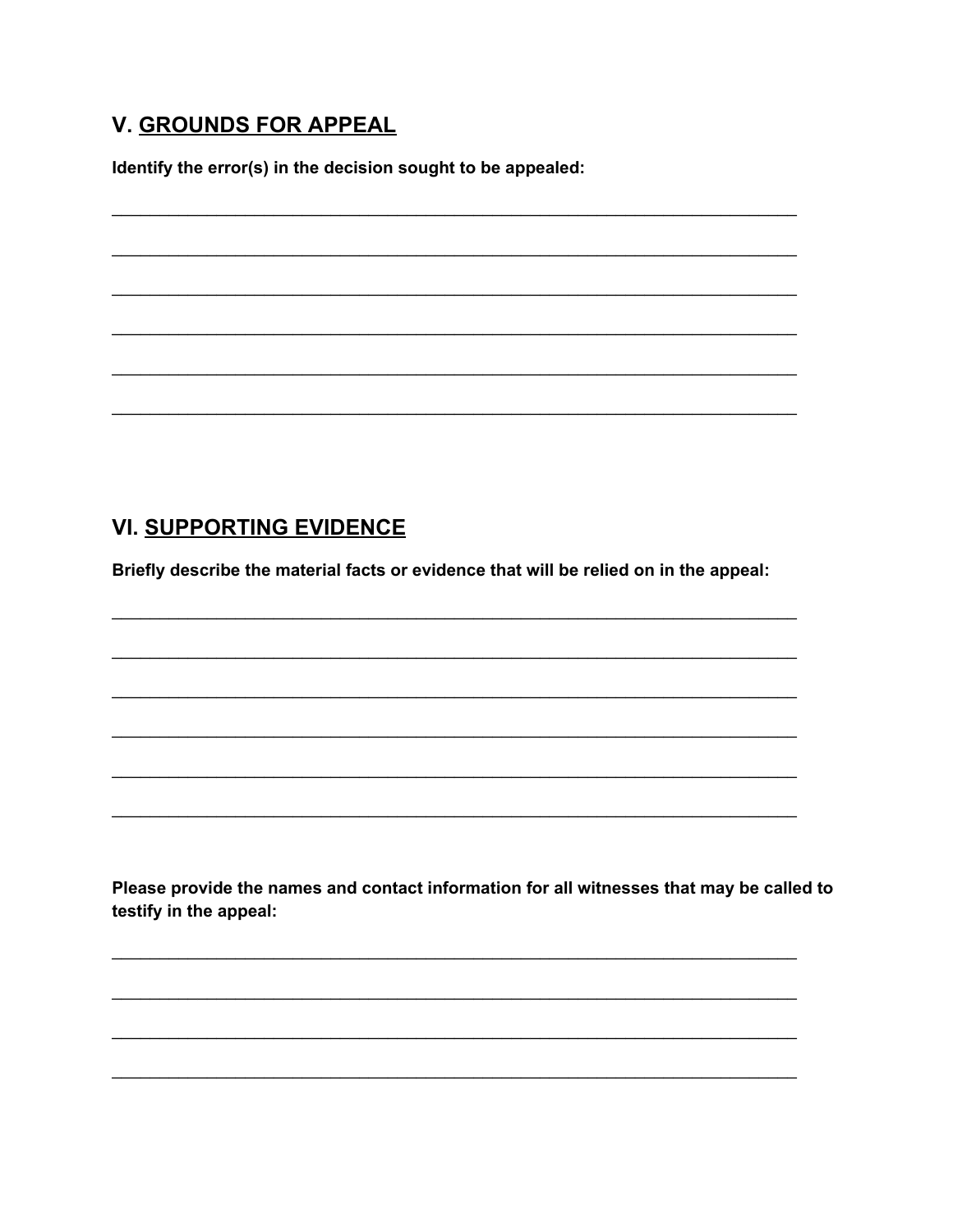# **VII. RELIEF SOUGHT**

**Explain the remedy sought, or desired outcome of the appeal:**

I certify that all of the information herein contained is true, accurate and complete to the best of my knowledge. I undertake to promptly notify the Executive Director or Case Manager (as the case may be) if there are any changes to the information contained in this Appeal Form.

 $\overline{\phantom{a}}$  , and the contribution of the contribution of the contribution of the contribution of the contribution of the contribution of the contribution of the contribution of the contribution of the contribution of the

\_\_\_\_\_\_\_\_\_\_\_\_\_\_\_\_\_\_\_\_\_\_\_\_\_\_\_\_\_\_\_\_\_\_\_\_\_\_\_\_\_\_\_\_\_\_\_\_\_\_\_\_\_\_\_\_\_\_\_\_\_\_\_\_\_\_\_\_\_\_\_\_

\_\_\_\_\_\_\_\_\_\_\_\_\_\_\_\_\_\_\_\_\_\_\_\_\_\_\_\_\_\_\_\_\_\_\_\_\_\_\_\_\_\_\_\_\_\_\_\_\_\_\_\_\_\_\_\_\_\_\_\_\_\_\_\_\_\_\_\_\_\_\_\_

\_\_\_\_\_\_\_\_\_\_\_\_\_\_\_\_\_\_\_\_\_\_\_\_\_\_\_\_\_\_\_\_\_\_\_\_\_\_\_\_\_\_\_\_\_\_\_\_\_\_\_\_\_\_\_\_\_\_\_\_\_\_\_\_\_\_\_\_\_\_\_\_

\_\_\_\_\_\_\_\_\_\_\_\_\_\_\_\_\_\_\_\_\_\_\_\_\_\_\_\_\_\_\_\_\_\_\_\_\_\_\_\_\_\_\_\_\_\_\_\_\_\_\_\_\_\_\_\_\_\_\_\_\_\_\_\_\_\_\_\_\_\_\_\_

\_\_\_\_\_\_\_\_\_\_\_\_\_\_\_\_\_\_\_\_\_\_\_\_\_\_\_\_\_\_\_\_\_\_\_\_\_\_\_\_\_\_\_\_\_\_\_\_\_\_\_\_\_\_\_\_\_\_\_\_\_\_\_\_\_\_\_\_\_\_\_\_

\_\_\_\_\_\_\_\_\_\_\_\_\_\_\_\_\_\_\_\_\_\_\_\_\_\_\_\_\_\_\_\_\_\_\_\_\_\_\_\_\_\_\_\_\_\_\_\_\_\_\_\_\_\_\_\_\_\_\_\_\_\_\_\_\_\_\_\_\_\_\_\_

\_\_\_\_\_\_\_\_\_\_\_\_\_\_\_\_\_\_\_\_\_\_\_\_\_\_\_\_\_\_\_\_\_\_\_\_\_\_\_\_\_\_\_\_\_\_\_\_\_\_\_\_\_\_\_\_\_\_\_\_\_\_\_\_\_\_\_\_\_\_\_\_

\_\_\_\_\_\_\_\_\_\_\_\_\_\_\_\_\_\_\_\_\_\_\_\_\_\_\_\_\_\_\_\_\_\_\_\_\_\_\_\_\_\_\_\_\_\_\_\_\_\_\_\_\_\_\_\_\_\_\_\_\_\_\_\_\_\_\_\_\_\_\_\_

Signature of Appellant: Dated: Dated: Dated: Dated: Dated: Dated: Dated: Dated: Dated: Dated: Dated: Dated: Dated:  $\frac{1}{2}$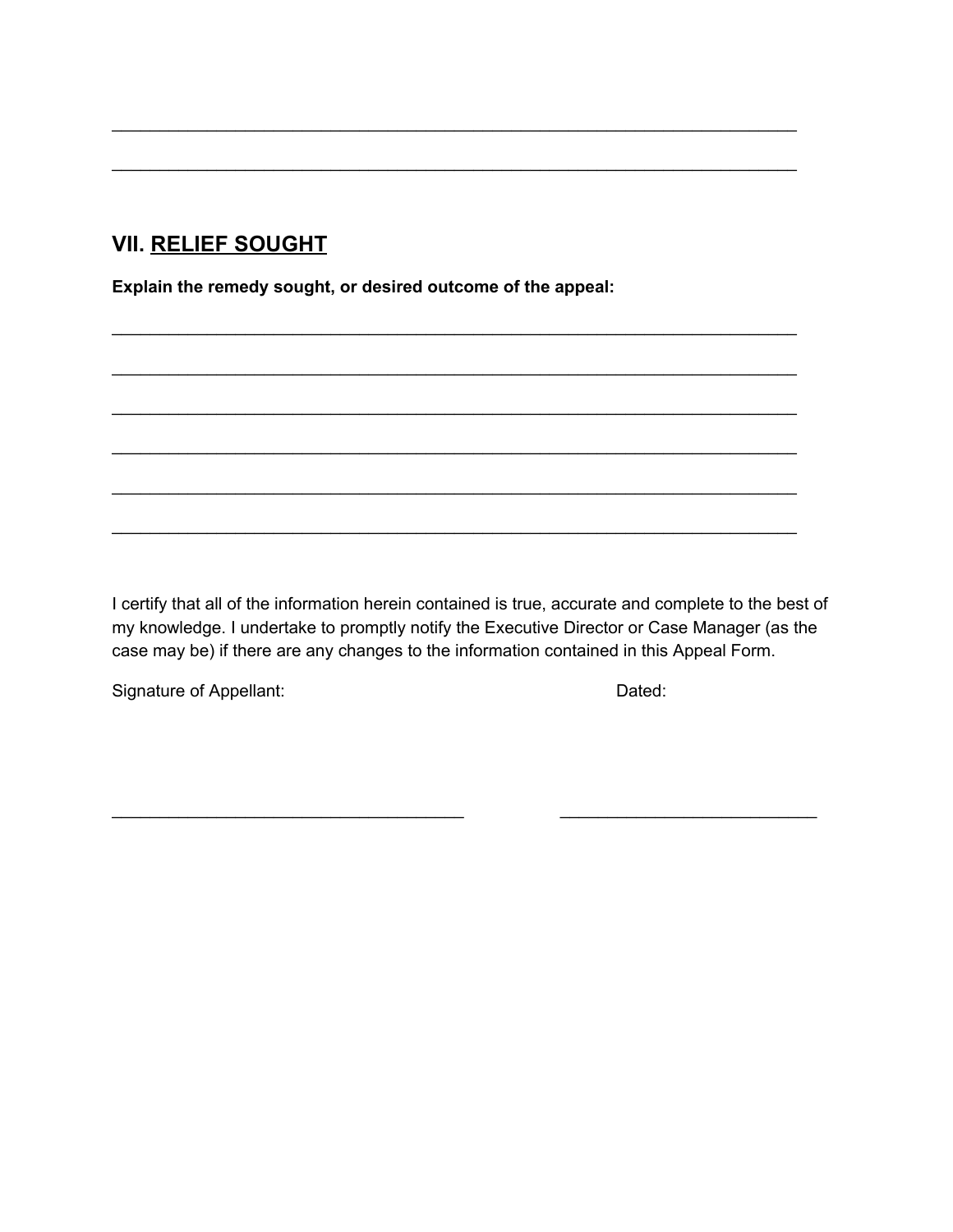#### **APPENDIX B**

## **WRITTEN RESPONSE**

*Complete this form honestly, accurately and to the best of your knowledge. If you need more space than is provided, please fill out and attach multiple copies of this Form. Total submissions are not to exceed ten (10) pages without the Panel's consent.*

## **I. RESPONDENT**

| Will the Respondent have a representative for the appeal? (Y/N):                 |
|----------------------------------------------------------------------------------|
| Name and contact information of the representative: ____________________________ |
|                                                                                  |

\_\_\_\_\_\_\_\_\_\_\_\_\_\_\_\_\_\_\_\_\_\_\_\_\_\_\_\_\_\_\_\_\_\_\_\_\_\_\_\_\_\_\_\_\_\_\_\_\_\_\_\_\_\_\_\_\_\_\_\_\_\_\_\_

# **II. AFFECTED PARTIES**

*(Not named in the Appellant's Appeal Form)*

**Name of Affected Party:** \_\_\_\_\_\_\_\_\_\_\_\_\_\_\_\_\_\_\_\_\_\_\_\_\_\_\_\_\_\_\_\_\_\_\_\_\_\_\_\_\_\_\_\_

**Affected Party's Address:** \_\_\_\_\_\_\_\_\_\_\_\_\_\_\_\_\_\_\_\_\_\_\_\_\_\_\_\_\_\_\_\_\_\_\_\_\_\_\_\_\_\_\_

\_\_\_\_\_\_\_\_\_\_\_\_\_\_\_\_\_\_\_\_\_\_\_\_\_\_\_\_\_\_\_\_\_\_\_\_\_\_\_\_\_\_\_\_

**Affected Party's telephone:** \_\_\_\_\_\_\_\_\_\_\_\_\_\_\_\_\_\_\_\_\_\_\_\_\_\_\_\_\_\_\_\_\_\_\_\_\_\_\_\_\_\_

**Affected Party's email:** \_\_\_\_\_\_\_\_\_\_\_\_\_\_\_\_\_\_\_\_\_\_\_\_\_\_\_\_\_\_\_\_\_\_\_\_\_\_\_\_\_\_\_\_\_\_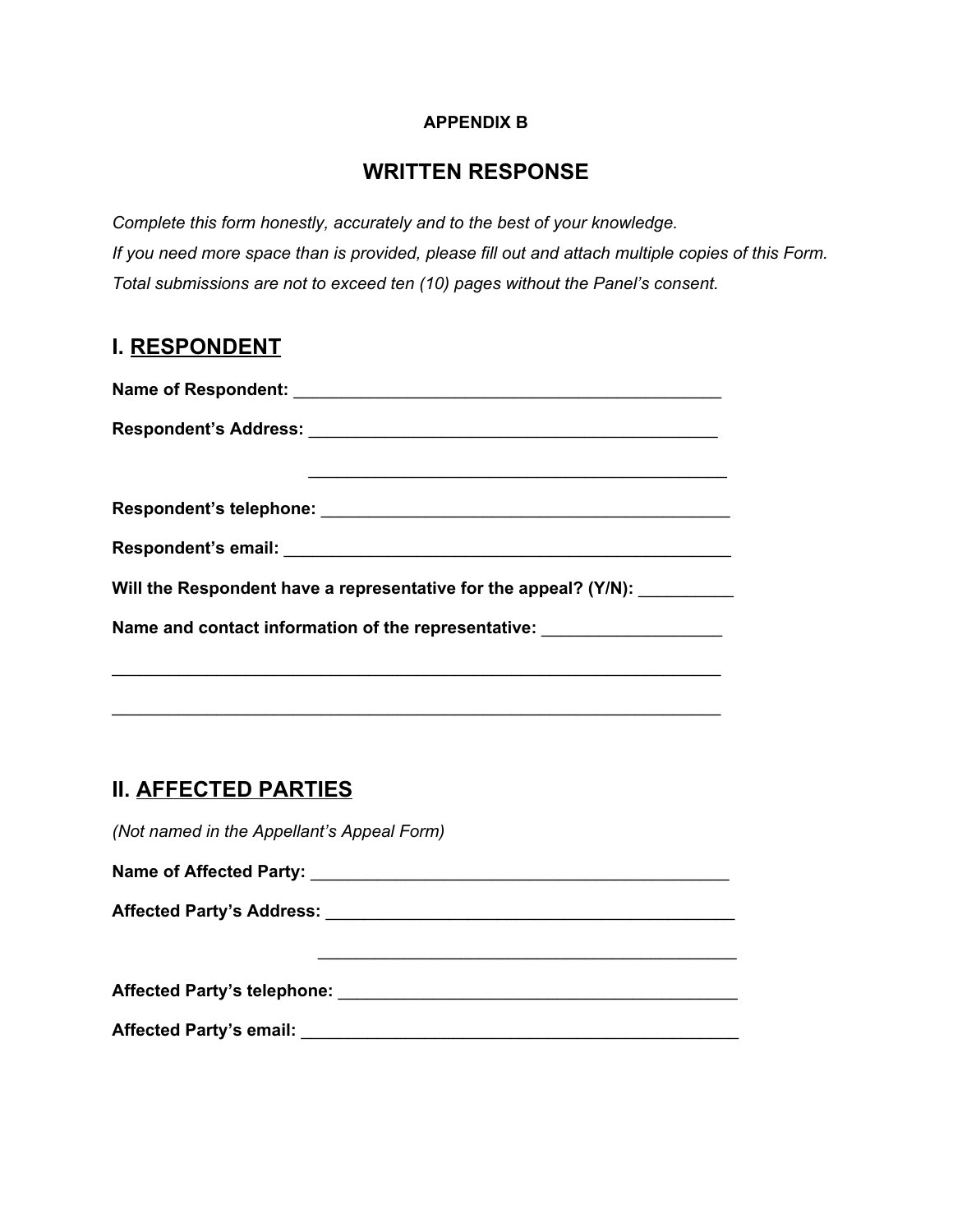## **III. DECISION**

(If different from the date and description in the Appellant's Appeal Form)

Briefly describe the decision sought to be appealed:

Briefly describe any additional background facts which may be relevant to understanding or resolving the appeal:

## IV. ISSUES ON APPEAL

Briefly respond to the Appellant's grounds of appeal: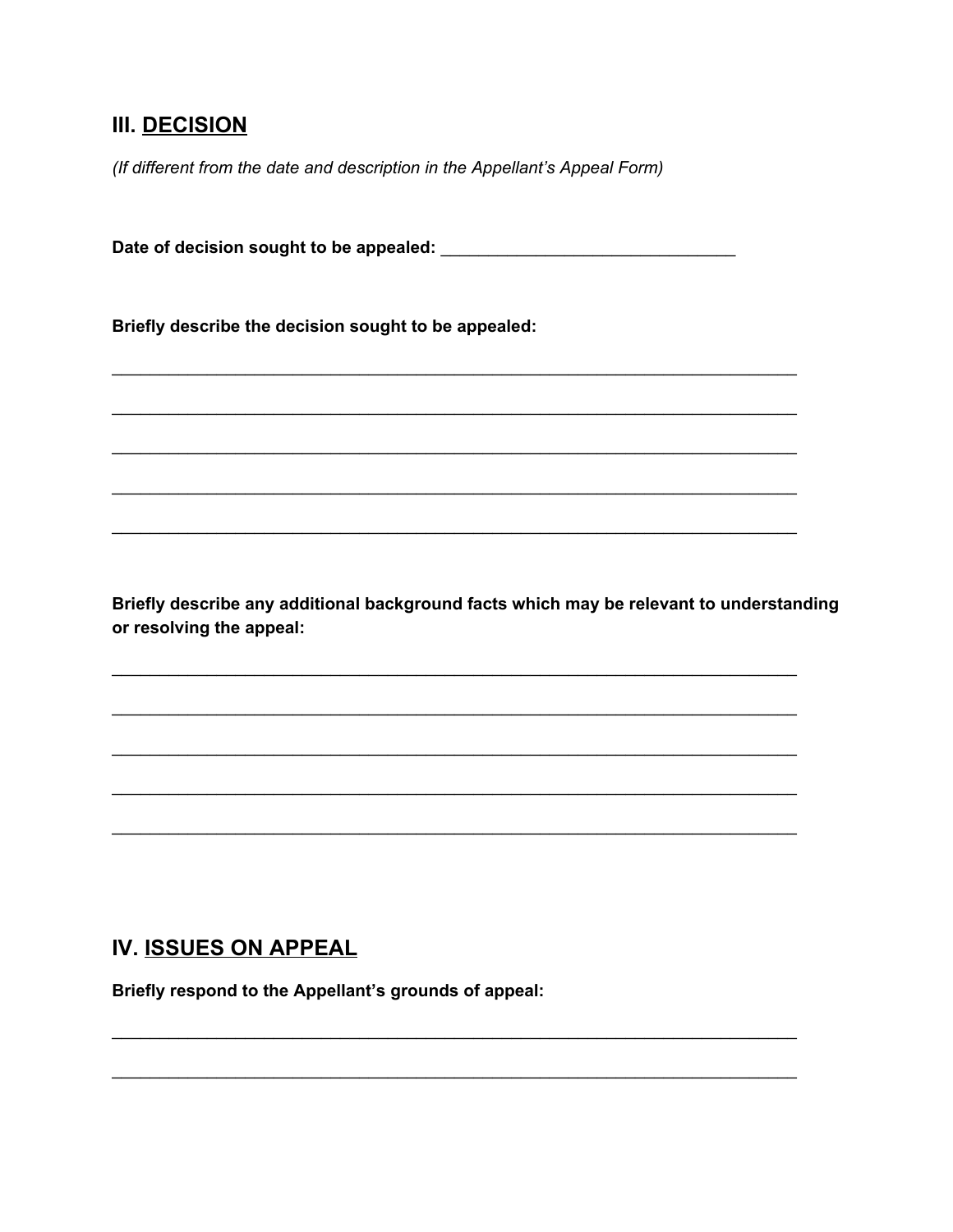# **V. SUPPORTING EVIDENCE**

Briefly describe the material facts or evidence that will be relied on in the appeal:

Please provide the names and contact information for all witnesses that may be called to testify in the appeal: